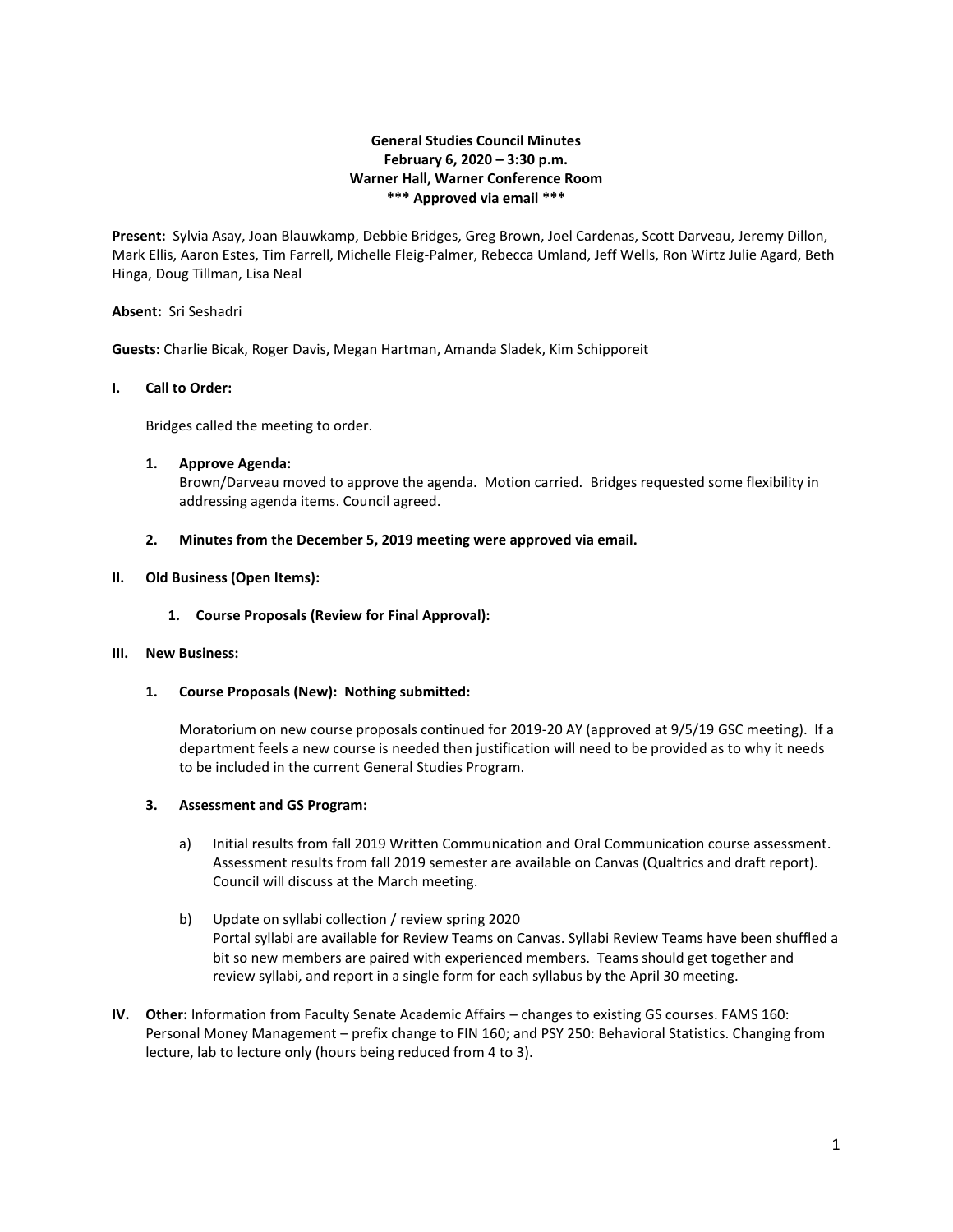#### **III. New Business (Cont'd):**

## 2. Review/Revision of General Studies Program

Dr. Bicak addressed the Council. Dr. Bicak thanked the Council for their work and identified 4 key provisions of the proposal: 1) Stays within the 30-31 credit hour target that he set; 2) Definition in first year different from other years; 3) Streamlined transfer for Associates degree; and 4) While there isn't a specific requirement for career education, that component could easily be accomplished within each department.

Bicak is looking for the new program to be implemented in Fall 2020. He reminded the Council that the key to successful completion/deployment is compromise, flexibility, creativity and ensuring maximum opportunity for all levels of satisfaction, collaboration such as team teaching. Nothing is insurmountable. Sometimes rules have to be changed – must look at rules as well as interpretation. Council members may take "slings and arrows" from others around campus, but this is important work.

## Council thanked Dr. Bicak for his comments.

Bridges informed the Council that the program-by-program side-by-side comparison of existing vs proposed GS curriculum has been completed and shared with Departments. Not sure about where courses currently designated as democracy, wellness, or Analytical &Quantitative Thought (A&QT) would fit within revised program. For most programs impact is minimal; suspect most of the A&QT and democracy courses will likely come back in. If we overlay proposed program on current program, won't push programs over established limits. Bridges, Ellis, Hinga, and Bicak met last week and Dr. Bicak reiterated that there should not be an increase in the number of hours in the major. Most programs come in at 34-37 hours of GS courses exclusive of A&QT and democracy courses.

Bridges informed the Council Dr. Bicak's responses to 4 specific questions posed to him (during last week's meeting with Bridges, Hinga, Bicak and Ellis):

- 1) Is attaining a 30-31 hour essential? Emphatic yes. Adding one thing means taking something else out.
- 2) Is the goal of improving flexibility/transferability important? Emphatic yes. Keep in mind transferability and flexibility for students and programs.
- 3) Is having a lab component in sciences essential? No.
- 4) How should we resolve the issue of ENG 101? Is it going to stay in GS? Yes. Minimum level in GS is ENG 101. Programs can require ENG 102 if they wish.

Report on Campus Forums: They went well and there was good attendance. Thanks to GS Council members who attended.

## Discussion of GS Proposal:

**AS degree**. Students transferring in with an AA degree will have completed the GS program. Proposed new language about allowing AS degree to count by review. "A determination as to an Associate of Science (AS) degree's fulfillment of the program requirements shall be made upon review. Students are expected to complete GS requirements specified within their program of study." Discussion: Language problematic. A course-by-course analysis is done now as it is. Concern from Health Sciences is that AS transfers from CCC will be at a disadvantage. Need to identify how many hours? Neal: Should accept AS degrees just like AA degrees. Ellis: Most of the AS degrees coming in are through Health Science so a good idea to look at those. Look at CCC and Southeast as our largest transfer institutions. Council agreed to look into AS requirements from those campuses to see how closely they align with our GS program.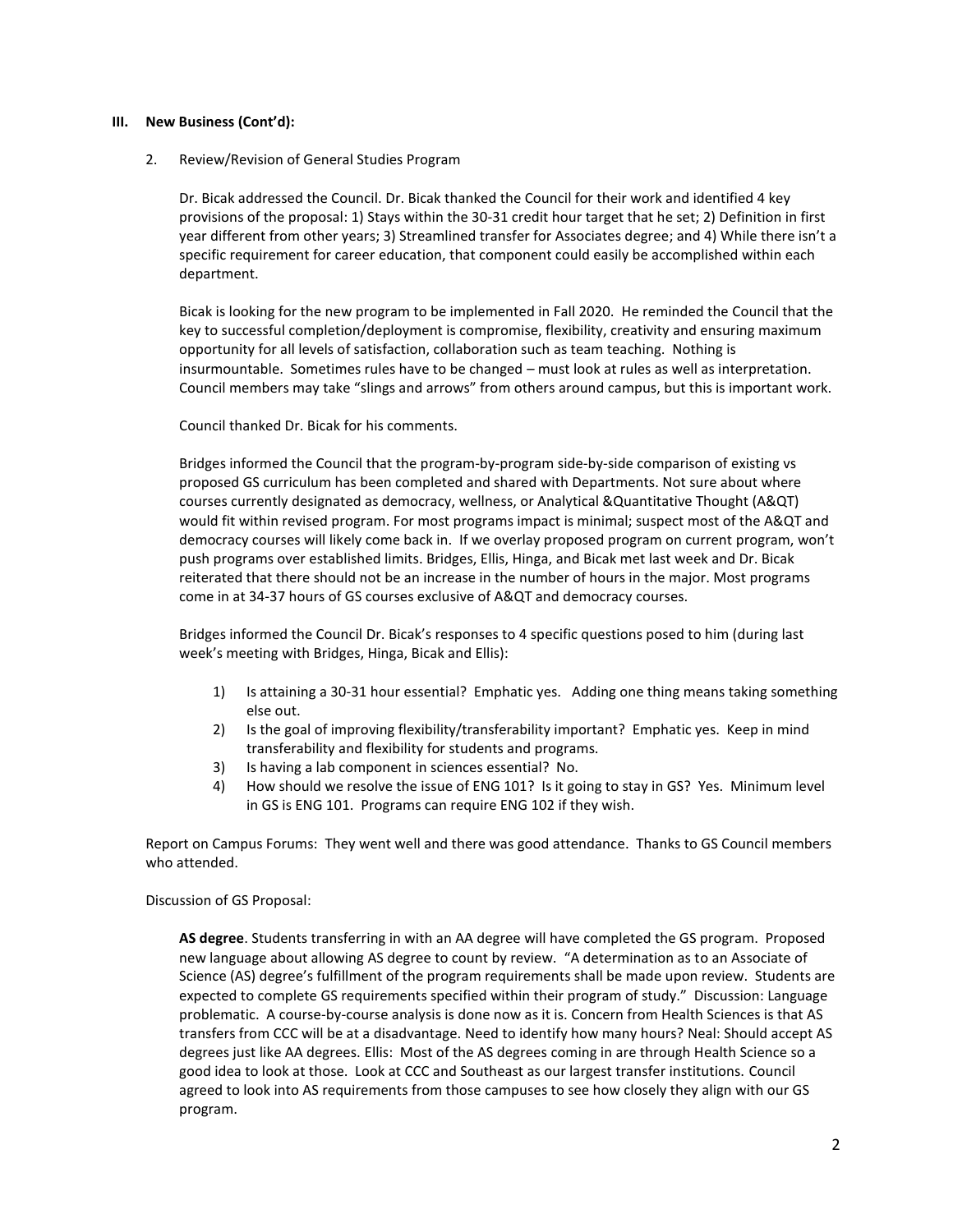**Maximum number of required GS hours**. Motion made (Blauwkamp/Wells) *Departments may not require specific GS courses within their programs that would exceed 37 hours for a student with no elective credits, so that it is possible for a student to meet the specific GS requirements for their major within the 31 hour program threshold when availing themselves of the maximum 6 hours of elective credit.* Discussion: Blauwkamp: Putting limit on departmental requirements- should be 37 hours max. Bridges: To facilitate transfer, would be helpful to set minimums but not maximums. Most programs aren't requiring more than 37 hours but that number does not include courses that don't obviously come back in. Putting a maximum, Dr. Bicak was concerned because it reduces flexibility and transferability. Blauwkamp feels each college would rather have individual departments build on top of GS. Darveau: Limits needed because departments will game the system. Better approach is to put a maximum on the total program rather than the GS program. Total of GS + Major = maximum defined by program. Farrell: Accreditor requires 65% of hours in music so need to make sure BM degree is not bound by these maximums. Darveau: Define number of hours by degree type: (BA vs BS vs BM, etc.). Brown: Problematic for colleges to scaffold additional hours. Blauwkamp: Courses beyond major should be defined by college. Unified general studies program of 30-31 hours. Dillon: Confused about difference between elective in and out of GS. Wells: Clarifying, if a program requires ENG 102 that does not have to go back into the program hours, correct? Yes, correct. Agard: Premature to vote on this today.

Motion to postpone vote on this item (Agard/Brown). Motion passed.

**Inclusion of Wellness**. Bridges provided the Council with language from HLC's Revised Criteria for Accreditation which defines Informed Citizenship as "*Having sufficient and reliable information about issues of public concern and having the knowledge and skills to make reasonable judgments and decisions about them*." Based on this information, one option would be to modify language in LOPER 9 Civic Competency to include wellness in all its forms as an option. Darveau: Trying to do a lot of things in the program. How will we create flexibility? Don't think that we should blend wellness with LOPER 9. LOPER 10 is specified by HLC. LOPER 9/10 is where flexibility comes in. Broad support for Wellness. Best to do it as a LOPER 11. Tie LOPER 1 with LOPER 9 or 10. Creates flexibility to create LOPER 11. Blauwkamp: Problem with careers initiative in LOPER 1? Ellis: Dr. Bicak conceded that the careers course is probably not a part of this program. Bridges: This approach would still allow transfer students a path to complete LOPER 9 and 10. Darveau: Asks how many hours needed to address content? Brown: courses could be 2 hours. Ellis and Darveau: Extra credit hour could allow other departments to bring in career information or other 0.5 or 1 hour courses. Blauwkamp: Would departments have ability to offer 3 hour wellness course? (Yes) Wells: Likes Scott's proposal. Another idea is to consider incorporating Wellness in FYS with LOPER 1. Add wellness to college success. Fleig-Palmer: LOPER 1 helps the students develop skills in research. Could easily see in conjunctions with LOPER 9/10. Not so much wellness. Brown: Concern about excluding LOPER 1+Wellness for students transferring in with 18+ hours. Darveau: Keeping wellness separate best option. General consensus is that it is more appropriate to marry LOPER 9 or 10 to LOPER 1.

Motion: Add LOPER 11 (Wellness) as optional in the program and require LOPER 1 (seminar) to include a LOPER 9 or LOPER 10 component (Darveau/Umland). Motion carries.

**Discussion on ENG 101 and ENG 102**. Guests from ENG would like to say a few words regarding ENG 101/102; data and information provided by Writing Composition Coordinator, Amanda Sladek. Amanda Sladek: Would advocate for ENG 102 be the course that fulfills LOPER 2. With Articulation we need ENG 101 to count for GS as well. ENG 101 as a GS elective. Darveau: How open would the department be to 1-2 credit core that would allow 1-2 credits for department? Sladek: Would need to discuss with the department, but would support keeping ENG 101/102 entirely within the English department. Looking at professional development in the English department to allow students to translate writing into their